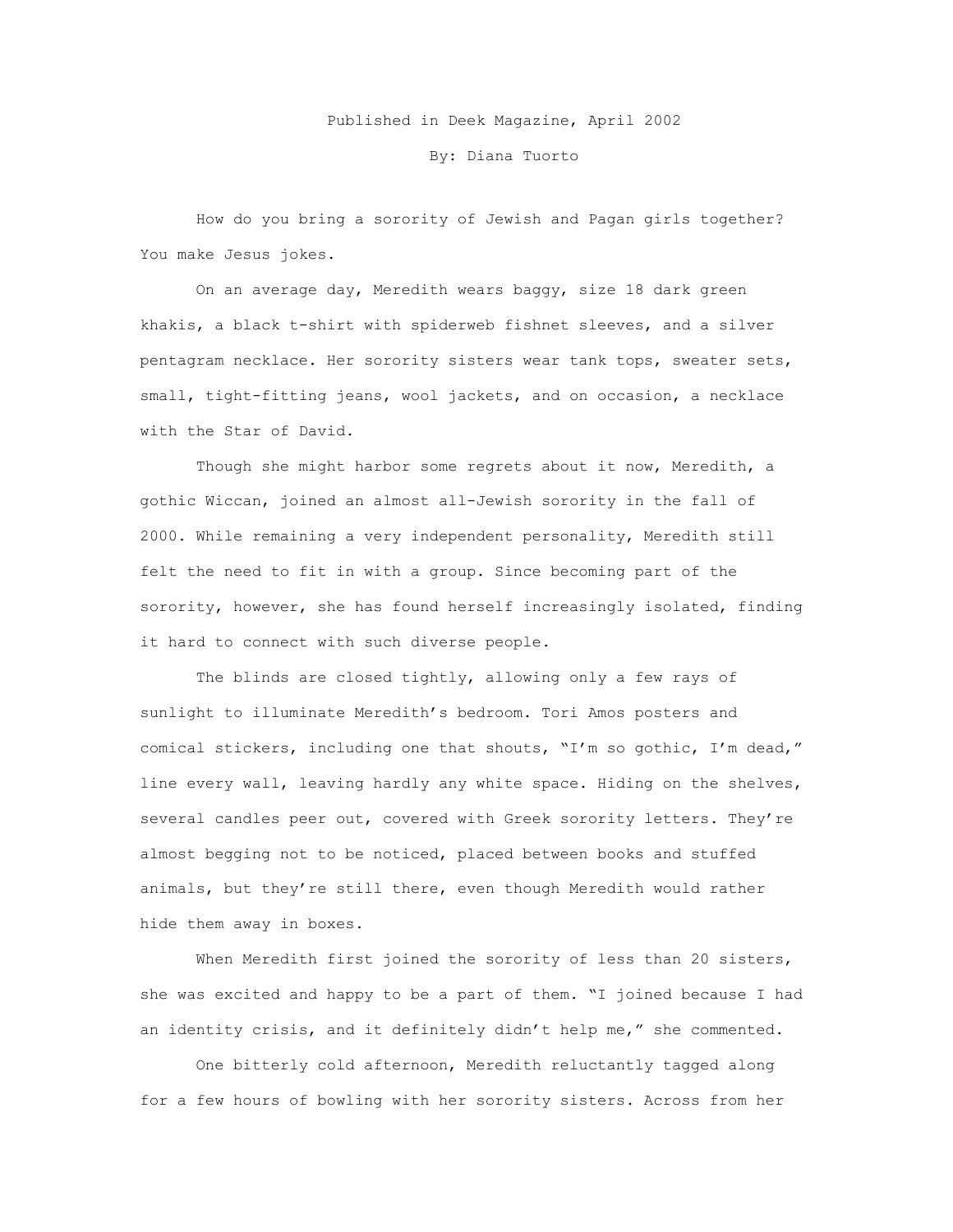on the bus sat twelve girls, all wearing nearly identical black wool coats, and light-colored lipstick and eye makeup. A good number of them had the same short, dark, permed hair filled with tiny ringlets. "You know you're a freak when all you have in your freezer is veggie corn dogs and acid," she stated, reiterating a friend's comment about her. The girls paused from their discussion, looked over at her and smiled, desperately glancing back at one another for some response, before giving up and smiling back at Meredith again. Each of them then returned to quietly chewing and popping their gum, almost completely in sync with each other.

"They're all their own people," Meredith said. "But they're all the same kind of people. They're very much into the mainstream, more superficial world. They have a tendency to be very self-absorbed."

She entered a small bowling alley, last renovated in the late 1970s. The beige and white room distinctly smelled of sweat socks and Meredith quipped, "gym class." While the girls went ahead and bowled, Meredith sat apart and slowly drank a soda.

As she watched the rest of the group laugh and take photos, Meredith attempted to smile whenever they looked over. "I don't really hang out with the girls, and they don't ask me to do things often, so I never see any of them unless I have to. When we do hang out, it's always some stupid activity that I don't enjoy. They go to frat parties while I go dancing at Goth Night. Their world is a meat market. They wear tiny little clothes and I can't."

Meredith paused and looked over at the girls, rolling her eyes and laughing quietly. "And they insist on taking a thousand dumb pictures of every activity, and I hate getting my picture taken!"

"I wanted to be part of a group," she continued. "I wanted to see if the mainstream was really all that, and I found out that it's not. I